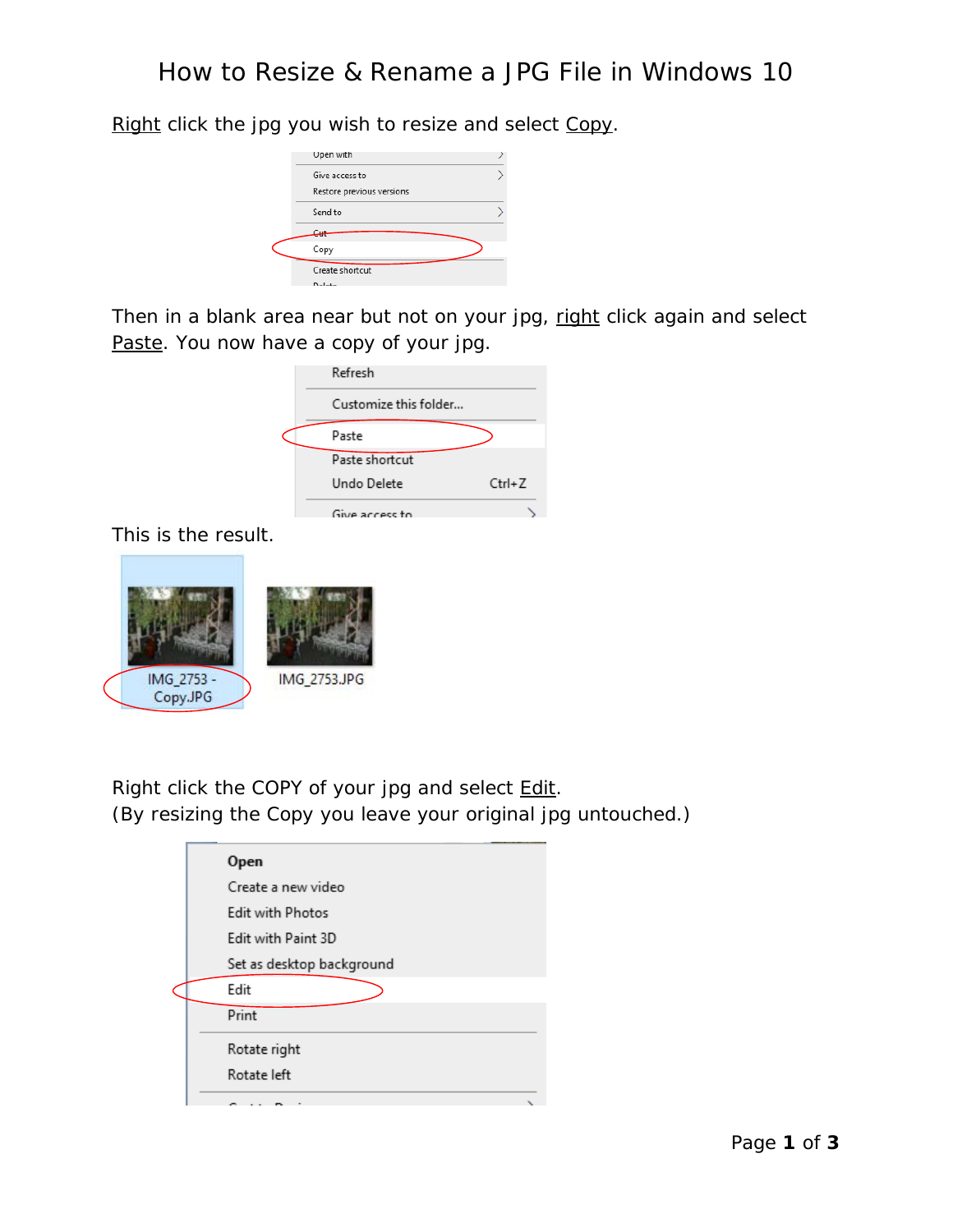## How to Resize & Rename a JPG File in Windows 10

This opens an editing window that allows you to resize your image. The Resize command is in the upper left of the window.



When you click Resize, a small window opens. Important: If in that window Resize by Percentage is selected, click Pixels instead (see below). Then change the longest dimension to the required size for your purpose. In this example, changing 1600 to 2000 automatically changes the other dimension proportionately.



Click OK to finalize the resizing. See next page.